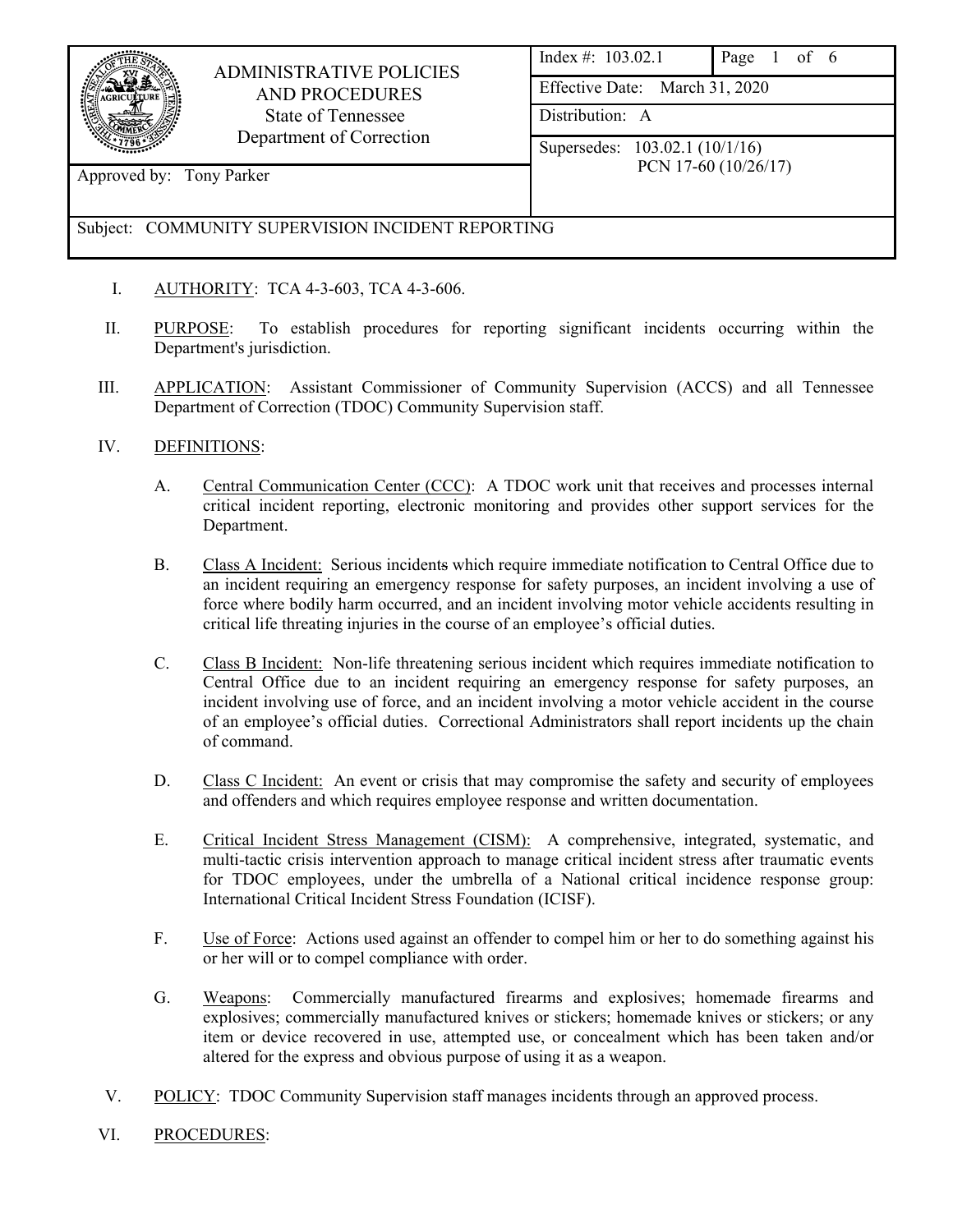| Effective Date: March 31, 2020 | Index #: $103.02.1$ | Page 2 of $6$ |  |  |  |
|--------------------------------|---------------------|---------------|--|--|--|
|--------------------------------|---------------------|---------------|--|--|--|

### A. General Requirements

- 1. Incidents occurring within TDOC Community Supervision that involve the safety and security of field offices, staff, and offenders or which may result in media attention shall be documented and reported timely, accurately, and completely.
- 2. All incidents involving the use-of-force continuum beginning with hard empty hand control and beyond shall be reported in accordance with Policy #506.08. All injuries occurring at the field offices, or involving on-duty staff members, shall be addressed immediately and reported to the ACCS in writing on the Incident Report, CR-0525.
- 3. Information gathered through incident reviews shall be analyzed to identify activities that contributed to successful outcomes; improve TDOC Community Supervision procedures, training, and practices; and determine if improvements are needed.

#### B. Reporting Requirements

- 1. Probation Parole Managers (PPM) shall ensure that all staff under their supervision document and report incidents in accordance with this policy.
	- a. Community Supervision staff shall document and report all incidents identified in this policy to their supervisor according to established timeframes.
	- b. PPM shall report all Class A and Class B incidents to the District Director (DD) immediately by telephone on a 24-hour basis.
	- c. DDs shall report Class A and Class B incidents to the Correctional Administrator (CA) for his/her region immediately by telephone on a 24-hour basis.
	- d. Class C incidents shall be reported to the supervisor/DD as soon as practical after the incident occurring.
- 2. CA, or designees, shall report all Class A and Class B incidents identified in Section VI.(G) and (H) of Policy #103.15 to the CCC within one hour of the incident becoming known.

#### C. Incident Reporting Procedures

- 1. Staff members who are involved in or discover any incident shall immediately notify his/her supervisor. As soon as possible after notifying the supervisor, the reporting staff member shall provide the supervisor with a summary of the incident on the Incident Summary, CR-0525. The summary shall include:
	- a. Date and time of incident
	- b. Location of incident
	- c. Correct name and TDOC ID number of each offender involved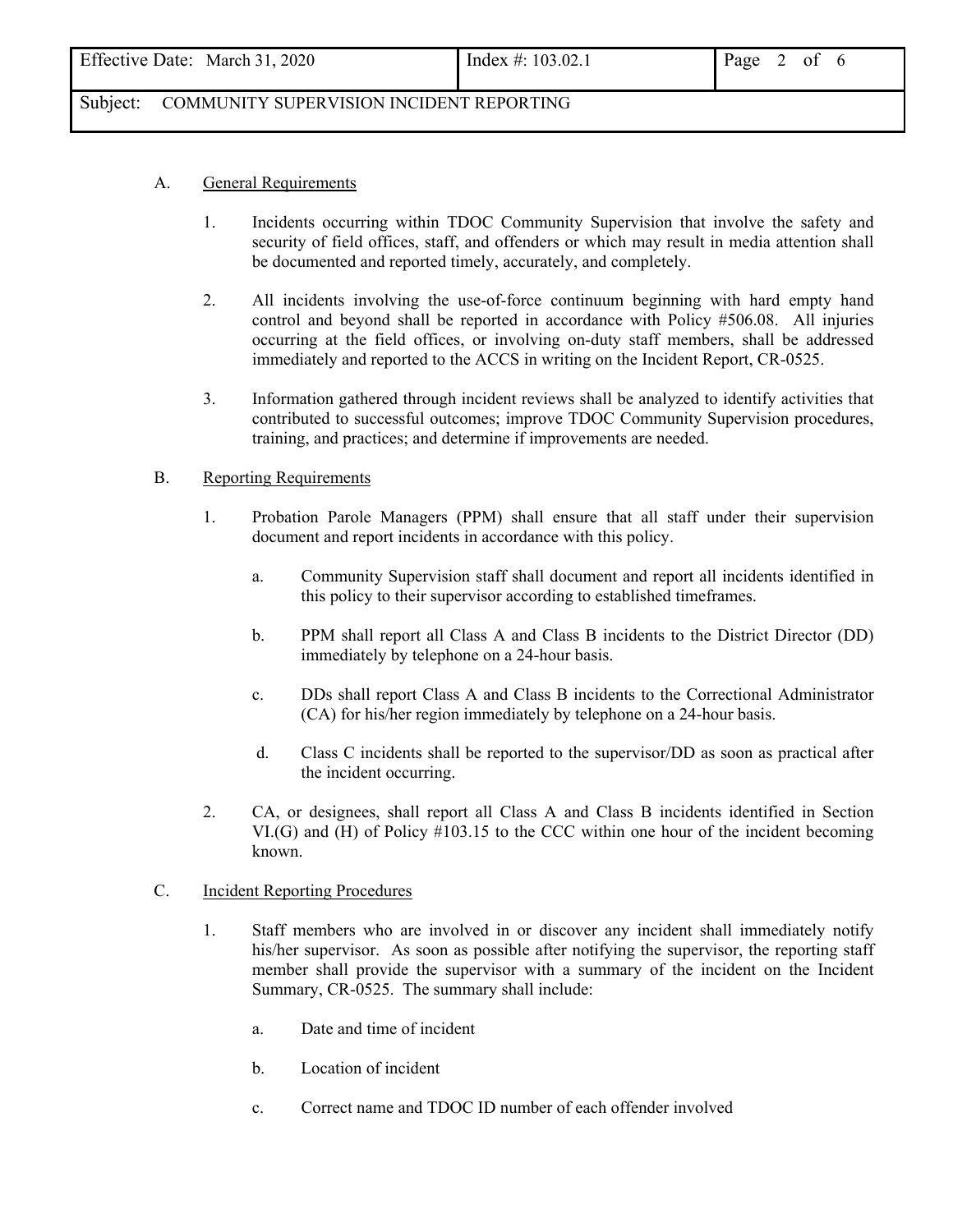- d. Correct name and title of each Community Supervision staff member involved
- e. Correct name of other persons involved and their relationship to the situation
- f. Link to news or media, if any
- g. Incident reports involving the serious injury or death of an offender shall include the offender's date of birth and race.
- h. Staff members reporting the discovery of a weapon brought into a field office by an offender shall document the following additional information:
	- (1) Type of weapon
	- (2) Location the weapon was found
	- (c) Circumstances of the discovery
	- (d) Any persons directly involved in possessing or confiscating the weapon
- i. The reporting staff member shall write the incident summary in a clear and concise manner and shall include the facts surrounding the incident. The reporting staff member shall not include an assessment of the facts or personal opinions. Abbreviations shall not be used in the report.
- 2. Upon verbal notification, the supervisor shall:
	- a. Verify that the incident meets the criteria for a critical incident as outlined in Policy #103.15.
	- b. If the incident does not meet the criteria for a critical incident, the supervisor shall instruct the reporting staff to complete the Incident Summary, CR-0525, and forward it to the DD as soon as possible.
	- c. Upon verification that an incident is critical, the supervisor shall contact the DD immediately after verification and advise of all pertinent information to include:
		- (1) Incident location
		- (2) Time of incident
		- (3) Incident type
		- (4) Offenders involved
		- (5) Staff members involved
		- (6) Current status
	- d. The supervisor shall review and approve the Incident Summary for clarity, detail, and consistency of information between verbal and written accounts. Once approved, the Incident Summary shall be submitted to the DD. The DD shall forward the CR-0525 through the chain of command to the ACCS and maintain a file of the incident summary in the District office.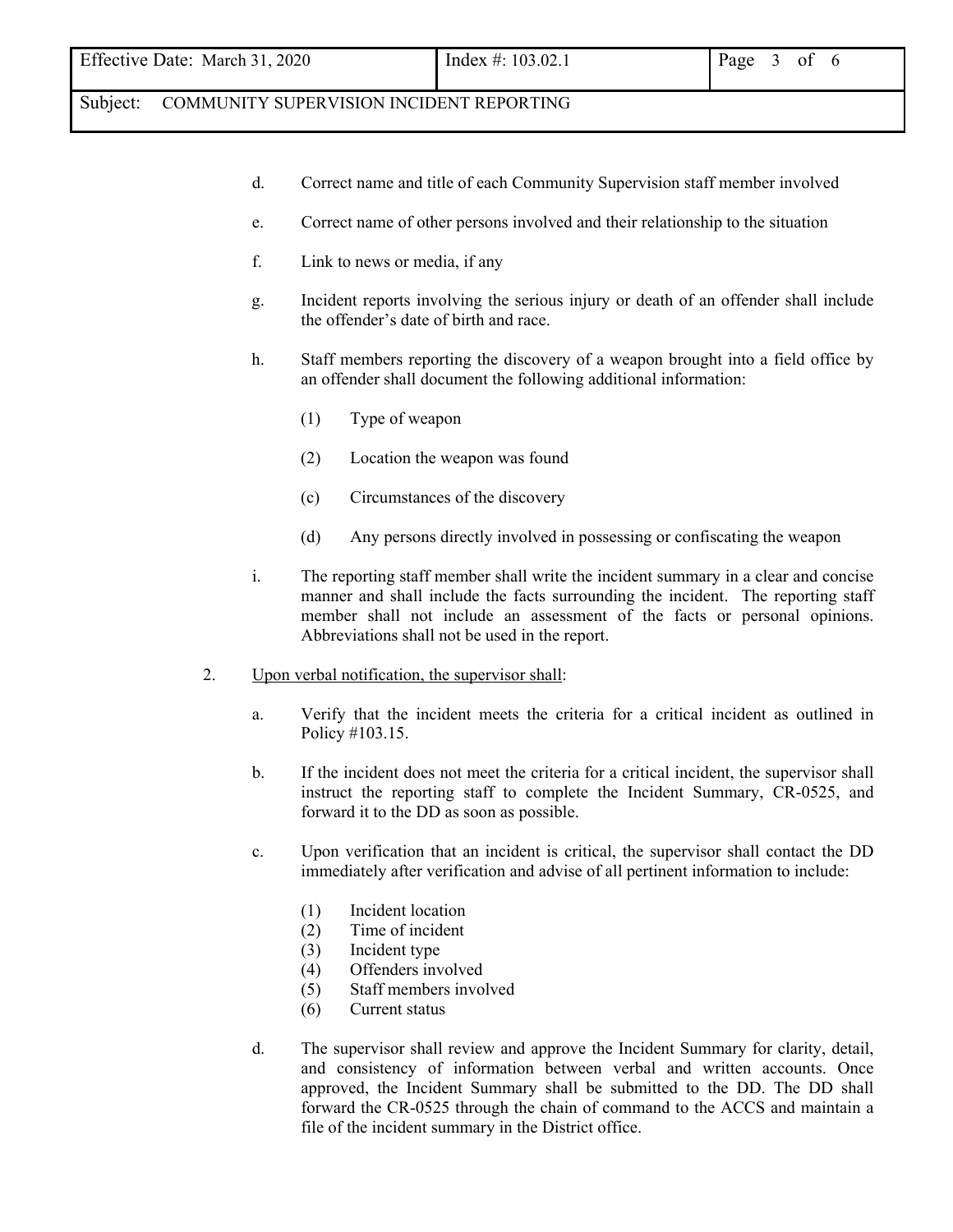- 3. The ACCS/designee shall be notified in writing (i.e., text, email) as soon as possible after the critical incident. Upon approval from the ACCS/designee, the DD/designee shall call the CCC pursuant to Policy #103.15.
- 4. In addition to any other reporting requirement contained in this policy, the ACCS may require DD to submit reports analyzing the events of an incident, weaknesses or failures in procedures, staff failures, or other factors that contributed to the incident.
- 5. Use of Force incidents beginning at hard empty hand control up to and including lethal force shall be reported according to Policy # 506.08.

### D. Critical Incident Procedures

- 1. All concerns regarding the immediate safety of individuals involved in the incident, law enforcement notification, medical attention, and family notification shall be dealt with expediently by the DD/CA/Probation Parole Administrator, Field Services Administrator or the ACCS/designee.
- 2. The officer(s) involved shall immediately assess the scene for safety and request medical attention for any person or persons who are injured. Officers shall, if able and if the area is safe, provide emergency medical attention until emergency medical personnel arrive and secure the scene. The officer involved or another officer shall immediately notify the supervisor. The supervisor shall immediately notify the chain of command.
- 3. The supervisor and DD shall proceed to the scene of the incident. If needed, the DD/supervisor shall ensure that local law enforcement and/or emergency responders have been notified.
- 4. In instances of use-of-force beginning with hard empty hand control and beyond, motor vehicle accidents, and any other critical incidents as identified by the DD, the supervisor and/or DD shall accompany the staff member(s) involved for substance use screening. Results shall be reported to the ACCS.
- 5. In instances involving offenders, all TDOC staff involved shall be prepared to defer to law enforcement control of the scene.
- 6. The CA or designee shall notify family members of the involved officers as soon as possible after the incident and the whereabouts of the officer or officers involved.
- 7. All media contact shall be directed through the media contact liaison. Staff members shall not provide statements to the media without authorization by the Commissioner or designee.
- 8. The CA shall contact the TDOC legal division for legal issues.

### . Critical Incident Investigation, Review, and Follow-up

1. All officers involved in a critical incident shall prepare an Incident Summary, CR-0525, detailing the incident, which is submitted to the DD, and forwarded to the ACCS or designee through the appropriate chain of command. The CR-0525 shall be completed on the date of the incident.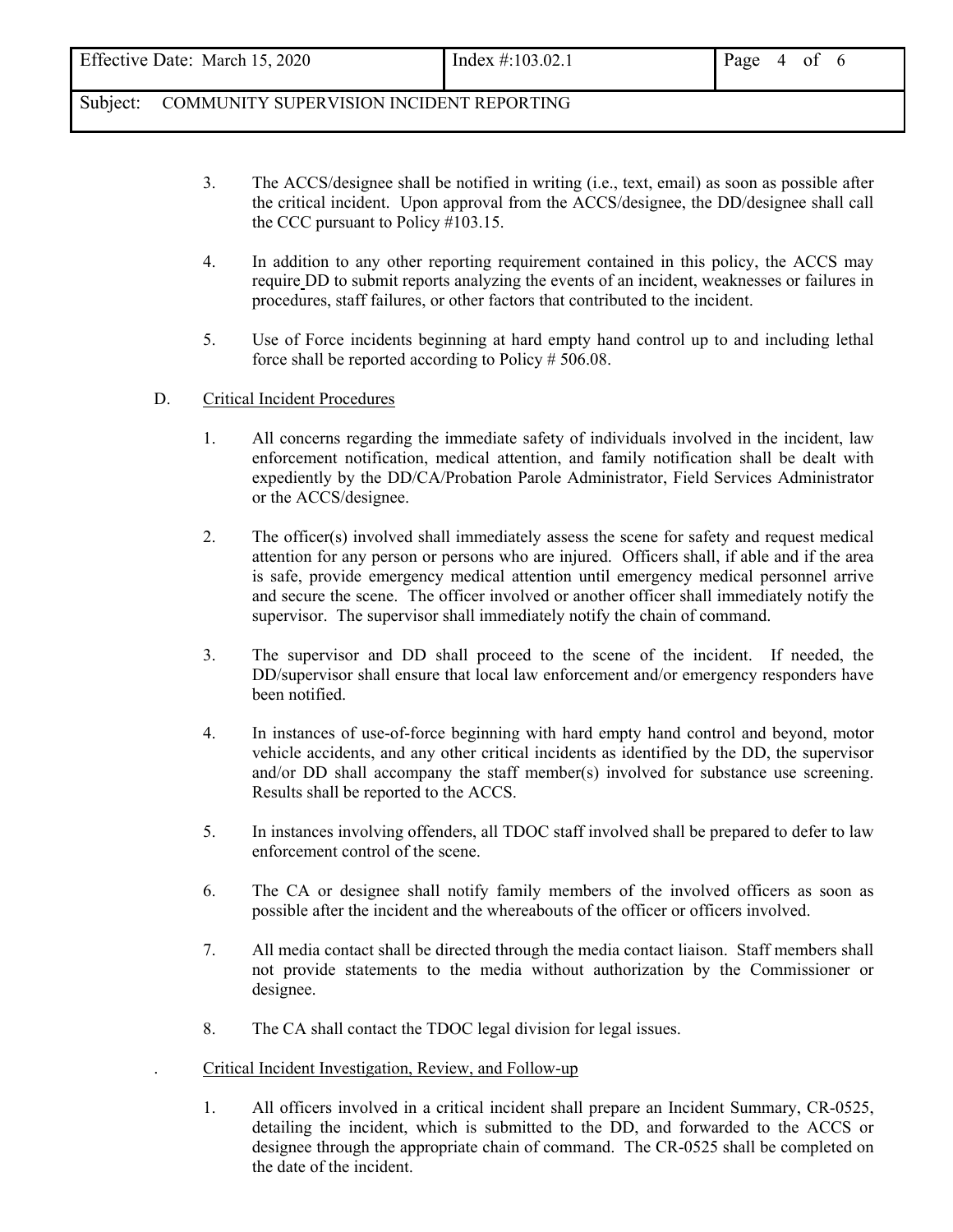- 2. The involved officer(s) shall cooperate with the law enforcement investigation and any subsequent investigation by the Attorney General's Office.
- 3. Within 72 hours after a critical incident has occurred, the DD shall review the incident to decide if Critical Incident Stress Management for Employees (CISM) interventions are warranted (See Policy #305.04). The DD shall inform the CA who shall consult with the State Clinical Director in cases of line-of-duty death, sudden death while on the job, or other special circumstances involving a staff member's involvement in a critical incident. In such situations, the CA shall follow procedures outlined in Policy #305.04.
- 4. Each CA shall be responsible for conducting a comprehensive incident review of any critical incident involving a staff member as well as any application of the use-of-force continuum (regardless of injury). Such review shall occur as soon as possible but no later than 24 hours after the incident.
	- a. The CA shall interview all staff that has knowledge of the incident and conduct a critical review of the facts. During the review, the CA shall consider all available information and statements to determine if approved procedures were followed. In cases where multiple staff assaults may occur resulting from one incident, the review may cover all assaults from the incident.
	- b. The CA shall prepare a detailed summary of the review as well as recommendations and findings on the Incident Review, CR-0525.
		- (1) The report must be submitted to the ACCS and the Director of OIC by electronic copy within three calendar days of the completed review.
		- (2) Although the CA's review may reveal facts that are relevant to any OIC investigation, the OIC investigation is a separate investigation and subject to timelines established by OIC protocol.
		- (3) The ACCS, or designee, shall review the report and communicate with the CA regarding future actions. In all cases where immediate corrective action is necessary, the CA shall ensure that immediate corrective action is initiated as directed by policy.
		- (4) The completed reports shall be filed with the CA and with the ACCS. The reviews may be used for training purposes and in developing procedures to help reduce the risk of critical incidents involving staff.
- VII. ACA STANDARDS: 4-APPFS-1C-01; 4-APPFS-3G-02; 4-APPFS-3G-04.
- VIII. EXPIRATION DATE: March 31, 2023.